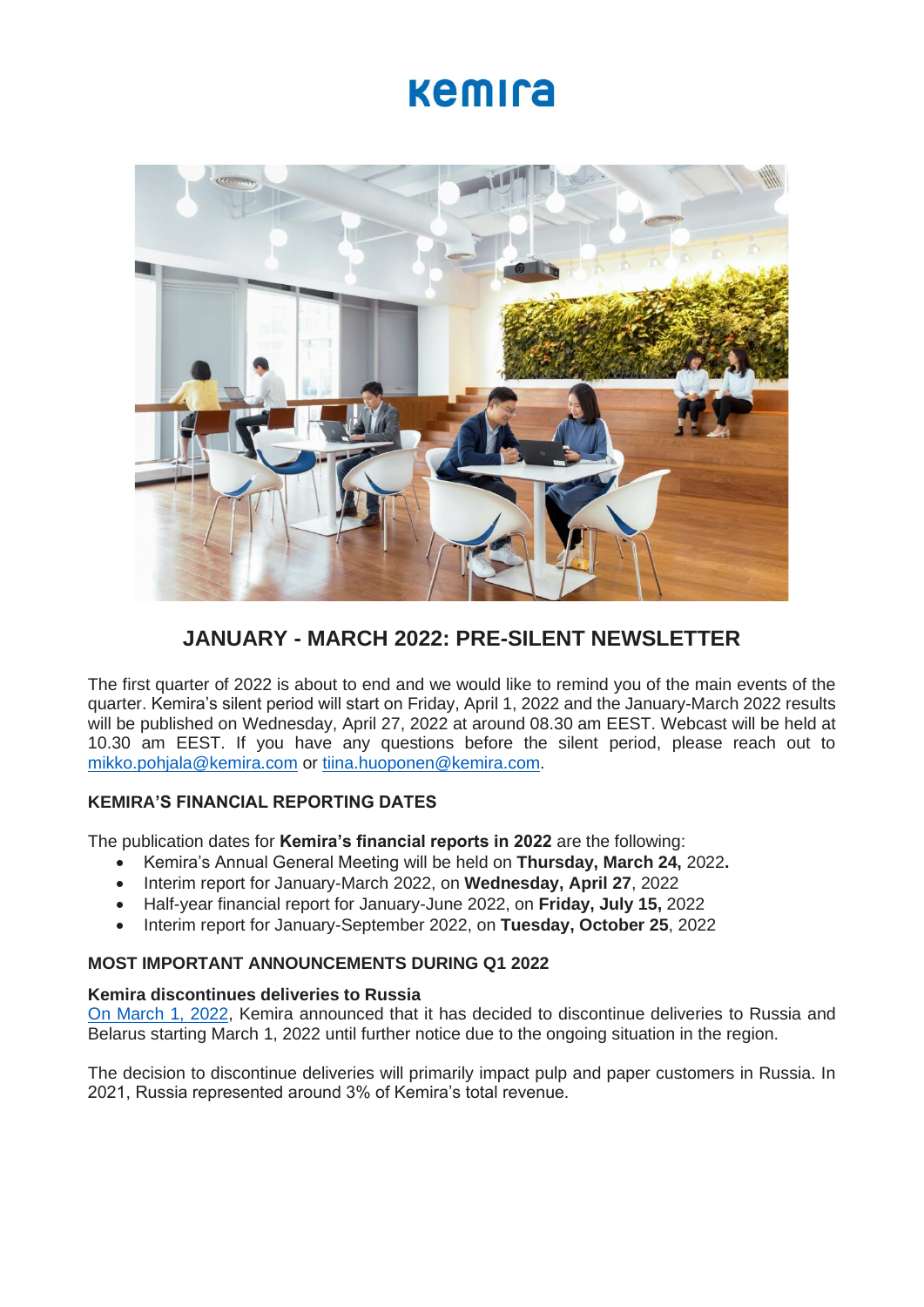# kemira

# **Notice to the Annual General Meeting**

[February 11, 2022,](https://www.kemira.com/company/media/newsroom/releases/kemira-oyj-notice-to-the-annual-general-meeting-5/) Kemira published the invitation to its Annual General Meeting which will be held on March 24, 2022. Dividend is proposed to be EUR 0.58 and it is proposed to be paid in two EUR 0.29 installments. Matti Kähkönen is proposed to be elected as the new Chair of the Board of Directors. Annika Paasikivi ja Tina Segersgård Fanø are proposed to be elected as new members of the Board of Directors.

#### **Kemira celebrates breakthrough in the production of biobased water-soluble polymers**

[On February 3, 2022,](https://www.kemira.com/company/media/newsroom/releases/kemira-celebrates-breakthrough-in-the-production-of-biobased-water-soluble-polymers/) Kemira announced it will further strengthen its position as the leading provider of sustainable chemistry solutions for water-intensive industries by starting the first worldwide fullscale production of its newly developed polymer based on biobased feedstock.

#### **Kemira's Annual Report for 2021 published**

[On February 18, 2022,](https://www.kemira.com/company/media/newsroom/releases/kemira-annual-report-2021-published/) Kemira published its Annual Report for 2021, including financial statements, sustainability report and corporate governance statement.

### **Price increase announcements**

Since December 2020, Kemira has announced a number of price increases to compensate for the strong inflationary pressures, including higher raw material, energy and logistics costs.

During Q1 2022, Kemira has continued the price increases and announced:

- [On March 15, 2022:](https://www.kemira.com/company/media/newsroom/releases/kemira-increases-prices-for-all-product-lines-in-pulp-paper-americas-with-immediate-effect/) Kemira increases prices for all product lines in Pulp & Paper Americas with immediate effect
- [On March 14, 2022:](https://www.kemira.com/company/media/newsroom/releases/kemira-increases-prices-for-akd-based-products-in-the-apac-region/) Kemira increases prices for AKD based products in the APAC region
- [On March 10, 2022:](https://www.kemira.com/company/media/newsroom/releases/kemira-increases-prices-for-all-product-lines-in-emea-with-immediate-effect/) Kemira increases prices for all product lines in EMEA with immediate effect
- [On February 15, 2022:](https://www.kemira.com/company/media/newsroom/releases/kemira-increases-prices-of-inorganic-coagulants-in-industry-water-segment-north-america-effective-immediately/) Kemira increases prices of inorganic coagulants in Industry & Water segment, North America with immediate effect

#### **Other stock exchange releases**

Other releases, including manager's transaction releases, can be found in [Kemira's newsroom.](https://www.kemira.com/company/media/newsroom/releases/kemira-oyj-announces-indicative-tender-offer-results-2/)

# **FREQUENTLY ASKED QUESTIONS DURING THE QUARTER**

#### **How is the war in Ukraine expected to impact Kemira and its operations?**

In revenue terms, Russia accounted for 3% of Kemira's revenue in 2021; no significant revenue was derived from Belarus or Ukraine. Kemira announced to discontinue deliveries to Russia and Belarus until further notice on March 1, 2022.

Kemira sources some raw materials directly from the affected region. In monetary terms, the direct purchases are relatively small. We expect the largest impact of the war to come indirectly via the price and availability of energy in Europe. Kemira's energy spend in 2021 was around EUR 200 million, the majority of which was electricity. High energy prices could impact the production levels of Kemira's customers or suppliers in Europe, which could have a negative impact on Kemira. Kemira has not disclosed the estimated impact at this point due to the uncertainty related to the length of the war.

#### **How has shale demand developed following the surge in oil prices?**

Rig count in the U.S. has continued to increase during Q1 2022 (the number of total active rigs can be viewed e.g. [here\)](https://www.wtrg.com/rigs_graphs/short/rigus.gif). The rig count still remains below peak levels seen before the COVID-19